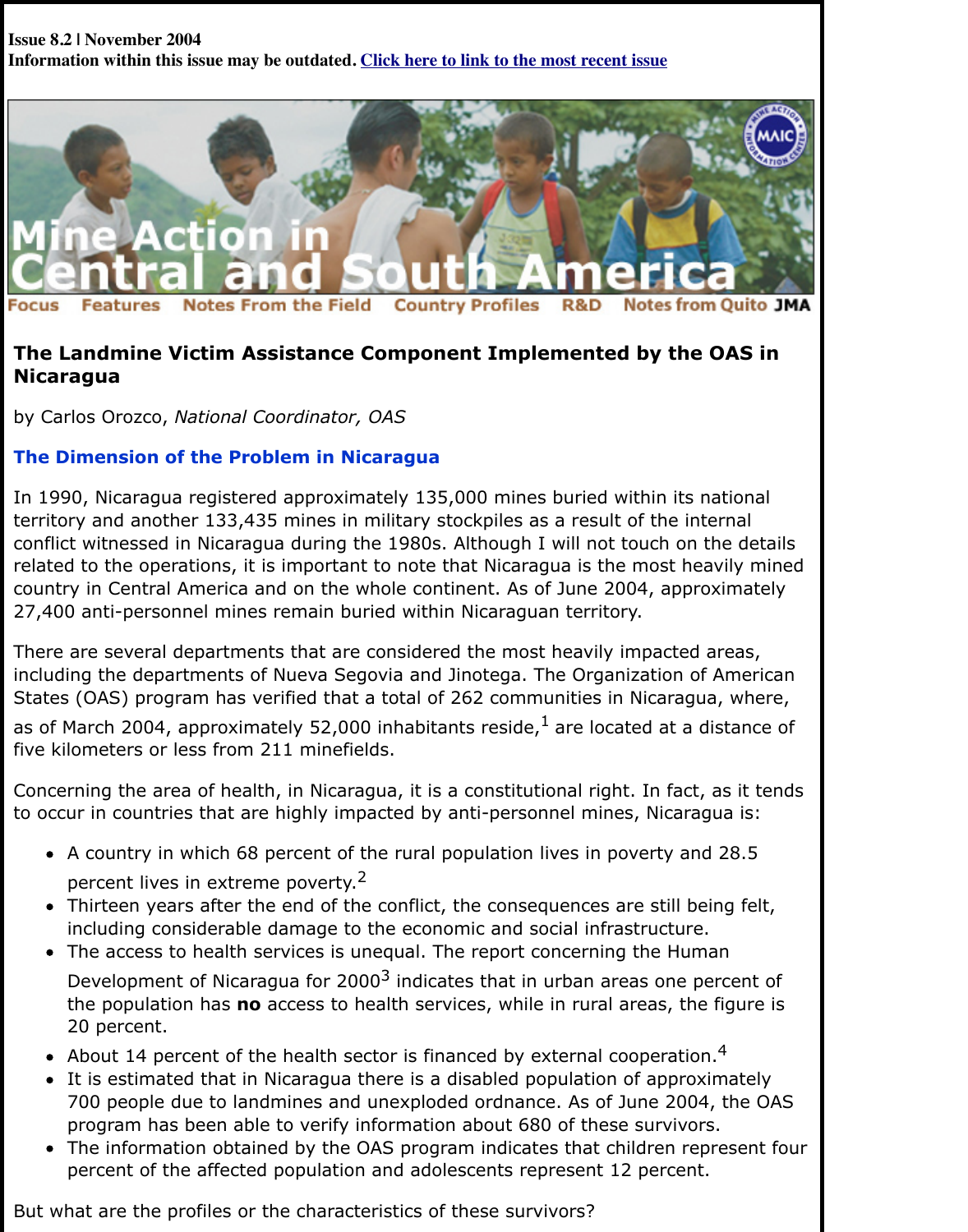- Ninety percent are males between the ages of 20 and 40.  $\bullet$
- They come from eminently rural communities.  $\bullet$
- They suffer from multiple disabilities.
- They work in the agricultural sector.
- They are heads of large nuclear families.
- They generally lack housing.
- A small percentage receive a monthly pension from the Social Security System consisting of \$7.00 (U.S.) to \$26.60.
- The great majority of survivors are unemployed and carry out informal activities to  $\bullet$ subsist.

## **The Mine Action Program of the OAS**

It should not be a surprise that the OAS Program, initiated in Nicaragua in 1993 to support humanitarian demining operations, identified another challenge that would become one of the five principal functions of the Comprehensive Action Against Anti-personnel Mines (AICMA for its initials in Spanish): "Support for landmine survivors including physical and psychological rehabilitation as well as support for their socioeconomic reintegration."

The Mine and UXO Victim Assistance Component has supported 538 anti-personnel mine survivors since its establishment in Nicaragua in 1997.



Landmine Survivors are trained in the area of tailoring in a specialized INATEC center.

Since its initiation, the program has been able to attend to the needs of affected communities, providing survivors with support in emergency medical assistance, treatment in physical rehabilitation and psychological attention.

This support also includes transportation from their communities to rehabilitation centers, lodging, nourishment and medication. The program maintains a registry of victims that includes information concerning their personal identification, community of origin, type of injury, type of prosthesis, an account of their accident and photographs of the victim. In 2004 alone, the OAS program attended to the needs of 174 survivors.

One of the most recent initiatives in this area is the Social Reintegration Program. In collaboration with the National Technological Institute (INATEC) of Nicaragua and within the framework of the National Demining Commission (CND for its initials in Spanish), the program has developed and implemented a concept for post-rehabilitation training. The objective of this project is to provide technical job training to mine survivors that have received physical and psychological rehabilitation through the OAS program.



Mine Survivor Jacinto Hernandez receives training in shoemaking in an INATEC center.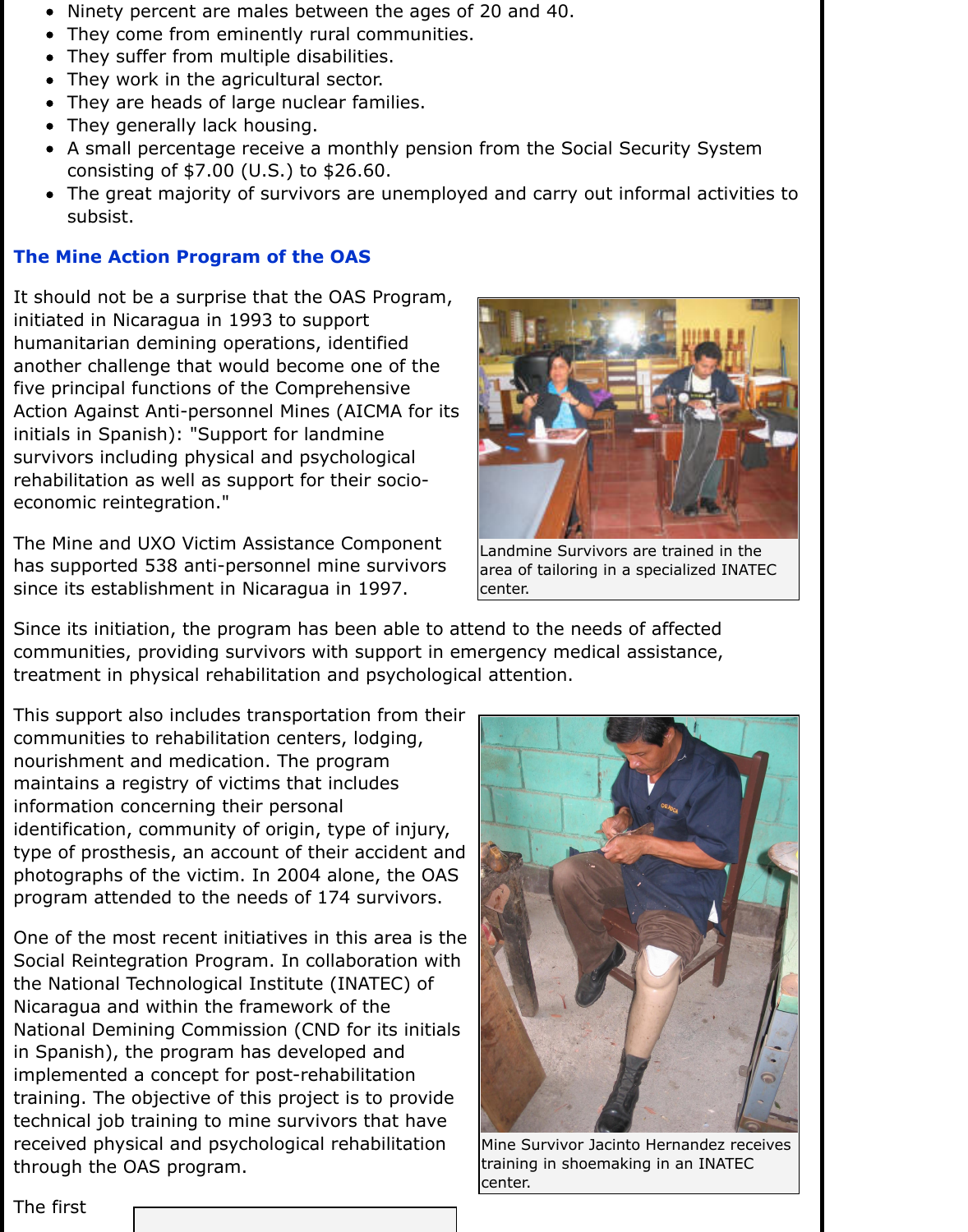phase,



implemented with seed money and directed at a limited number of survivors, was highly successful. Together with the CND, the national mine action authority, one of the most difficult (but important) components of mine action was developing technical training and reintegration of victims as productive members of society.

As a criterion of the program, this training offered a new perspective into the concept of comprehensive assistance to survivors. During nine months, the OAS program provided training as well as medical assistance and physical and psychological rehabilitation in order to reduce the immediate and long-term effects of anti-personnel mines on survivors. Likewise, the implementation of community support mechanisms began.

In the past year, about 20 percent of the registered survivors from 30 different municipalities of the country have received assistance.

## **The Case of Agustin Matey**

The process described above can best be illustrated with a specific example. Agustin Matey was an agricultural laborer, head of family, and father of five children, who was illiterate, lacked proper housing, and had an income of less than \$40 per month. He was originally from the community of Aranjuez San Fernando, a municipality of the department of Nueva Segovia, where, according to official numbers, an estimated 73 percent of the rural population lives in "extreme poverty."

On May 15, 2001, Agustin was working in the fields with four colleagues in La Finca La Española located in San José del Bayuncún-San Fernando, property of Rene Paguagua. As he was walking the outline of the terrain of the Finca, he stepped on an anti-personnel mine causing serious injuries to his left leg, as well as injuring his right leg. One of his colleagues, Pablino Gómez Amaya, received slight injuries in areas of his head and back.

Following the mine explosion, Agustin was transferred by stretcher to a location where there was access to a vehicle. Seven hours following the accident he received medical attention in the Modesto Agurcia Hospital in the city of Ocotal. The attending doctors stated that the injury to his left leg was irreparable and he required a transtibial amputation. The director of the hospital immediately notified the offices of the OAS program in Ocotal, initiating the medical assistance process. Notification of the program can be transmitted through the CND, police, mayors, or Nicaraguan army, which in several cases has supported transportation and emergency treatment with the army's demining unit. If necessary, the CND may contact the Red Cross for the acquisition of blood.

A week later, an infection developed in Agustin's limb, and the OAS program coordinated his transfer to the Fernando Velez Paiz Hospital in Managua. There, a series of surgical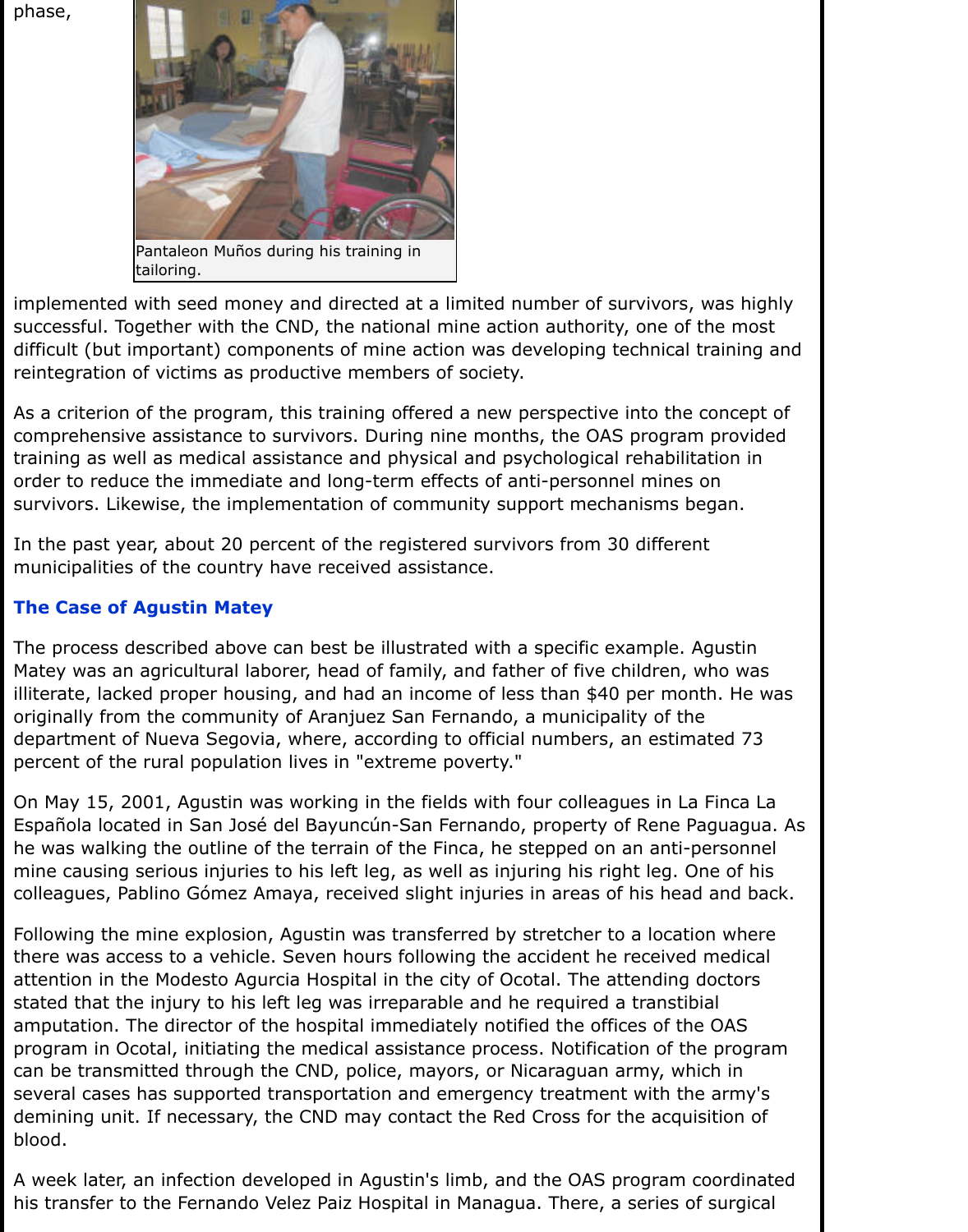cleanings was unsuccessful in reducing the infection that led to a transfemoral amputation of his limb.

Through the victim assistance component of the OAS program, his medical, hospital, surgery, medicine, nutrition and surgical cleaning expenses were covered. Additionally, the program covered per diem for his wife, who accompanied him. After 15 days of hospitalization, the program transferred him to his home community.

In September of the same year, three months after the accident, he was transported from his community to Managua and registered in the National Prosthesis Center (CENAPRORTO) for a two-month period in which he was prepared to use his prosthesis. In this particular phase, the program can transfer the patient to any of the three entities that have the capacity to provide rehabilitation to survivors.

Following the corresponding appraisal by the physical therapist, he entered the period known as pre-prosthesis for four to six weeks. During this time, Agustin learned different mechanisms to strengthen his limb, overcame the trauma caused by the amputation of his legs, and practiced the different movements of his limb that would facilitate the use of his prosthesis.

Once this phase was concluded, his limb was measured to produce the prosthesis. Agustin was then given leave for a week before initiating the prosthesis phase for a three-week period. During this phase, the survivor learns to utilize the prosthesis, practicing for hours in the morning and during the afternoon on terrain that includes a few obstacles similar to those he would encounter in his community.

By December 2001, Agustin was already able to utilize his prosthesis. In addition, ophthalmological assistance was provided due to damage to his eyes caused by the blast wave of the mine explosion.

Three months after completing his physical rehabilitation, on April 4, 2002, Agustin registered in the first phase of the Social Reintegration of Anti-personnel Landmine Survivors Component. For nine months he studied woodworking. On November 6, 2002, he received a certificate of recognition for having graduated from INATEC's woodworking course. During his stay, in addition to being trained and receiving psychological attention, he learned to read and write.

On February 25, 2003, Agustin was provided with a revolving fund established for the participants of the first phase as part of the inauguration of the second phase of the program. Additionally, Augustin received basic woodworking tools from the CND to support his reintegration.

By April 2003, Agustin had already established a partnership with another survivor and established a woodworking workshop in their community of Aranjuez-San Fernando. He first invested in a motor for a winch, basic tools, wood and other materials. By June 2003, Agustin had been able to establish an income for his family and as he himself expressed, the customers are very appreciative for the installation of his workshop in their communities; now they do not have to search for carpenters from other communities to carry out work.

#### **Projections and Challenges**

Apart from these achievements, there still remains enormous challenges in the area of victim assistance. The component, in coordination with national authorities, is projected to continue